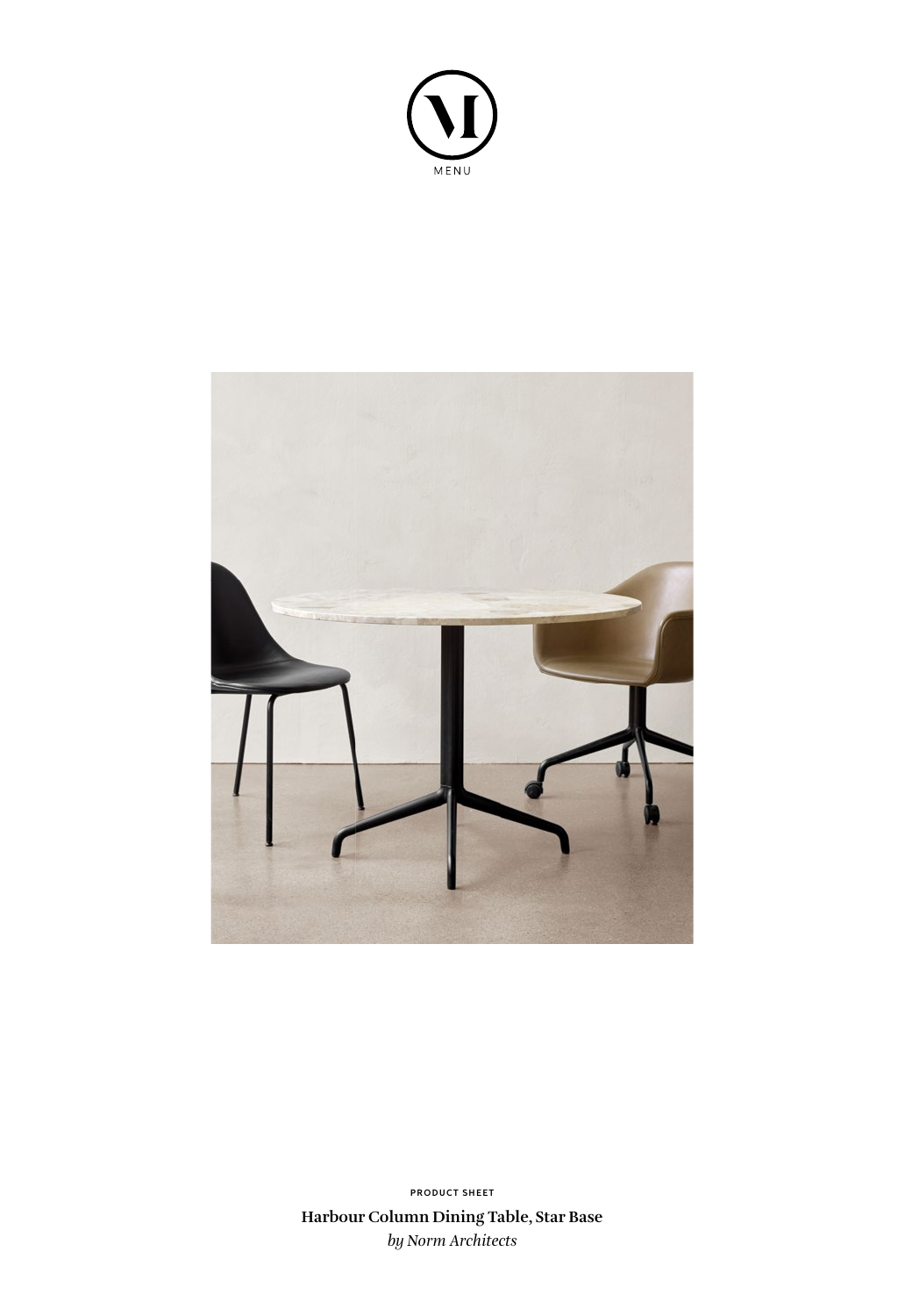## **Harbour Column Dining Table, Star Base**

**BY NORM ARCHITECTS** BY NORM ARCHITECTS **BY NORM ARCHITECTS** 

**Harbour Column Dining Table, Star Base**

**PRODUCT TYPE** Dining table

**ENVIRONMENT** Indoor

**D I M E N S I O N S** 

**Ø60** H: 73 cm / 28,7" Ø: 60 cm / 23,6"

**Ø80**

H: 73 cm / 28,7" Ø: 80 cm / 31,5"

**Ø105** H: 73 cm / 28,7" Ø: 105 cm / 41,3"

**70x60** H: 73 cm / 28,7" W: 70 cm / 27,6" D: 60 cm / 23,6"

**TECHNICAL SPECIFICATIONS** 

## **PRODUCTION PROCESS**

Star base is made of die-cast aluminium and column is made of extruded aluminium. The top plate for mounting the tabletop to the base, is made from flame cut steel. The tabletops are CNC milled. The tabletop in kunis breccia and estremoz marble is treated with a sealer.

**COLOUR**

**Base**  Black (RAL 9005)

**Tabletop** Black (RAL 9005) Charcoal (RAL 7012) Off white (Estremoz marble) Sand (Kunis breccia)

**GLOSS**

Gloss 10-20

**M AT E R I A LS**

Cast, extruded aluminium, steel.

**Base Tabletop**

Kunis breccia stone, estremoz marble, MDF and forbo linoleum or MDF and painted oak veneer.

**W E I G H T** 

**Star Base**

3,5 kg / 7,7 lb **Column** 1,8 kg / 4 lb

**Topplate** 6,4 kg / 14,1 lb

> **MATERIALS & MAINTENANCE** Please visit menuspace.com for materials and care and maintenance instructions.

**Tabletop oak or linoleum** Ø60: 8 kg / 17,6 lb Ø80: 9 kg / 19,8 lb 70x60: 8,5 kg / 18,7 lb

**Tabletop marble or stone** Ø60: 28 kg / 61,7 lb Ø80: 52,8 kg / 116,4 lb Ø105: 80 kg / 176,4 lb 70x60: 36 kg / 79,4 lb

> **TEST** EN 15372:2016, L2

**C E RT I F I CAT I O N S** TSCA title VI compliant

**PACKAGING TYPE** Brown box

#### **PACKAGING MEASUREMENTS (H x W x D)**



**Star Base** 22 cm x 51 cm x 51 cm / 8,7 " x 20,1" x 20,1"

**Column (H x Ø)** 55 cm x 7 cm / 21,7" x 2,8"

**Topplate** 6 cm x 48 cm x 48 cm / 2,4" x 18,9" x 18,9"

**Tabletop oak or linoleum Ø60** 6 cm x 65 cm x 65 cm / 2,4" x 25,6" x 25,6"

**Tabletop oak or linoleum Ø80** 6 cm x 85 cm x 85 cm / 2,4" x 33,5" x 33,5"

**Tabletop oak or linoleum 70x60** 6 cm x 75 cm x 65 cm / 2,4" x 29,5" x 25,6"

**Tabletop marble or stone Ø60** 70 cm x 70 cm x 10 cm / 27,6" x 27,6" x 4"

**Tabletop marble or stone Ø80**  90 cm x 90 cm x 10 cm / 35,4" x 35,4" x 4"

**Tabletop marble or stone Ø105** 115 cm x 115 cm x 10 cm / 42,3" x 42,3" x 4"

**Tabletop marble or stone 70x60** 80 cm x 70 cm x 10 cm / 31,5" x 27,6" x 4"